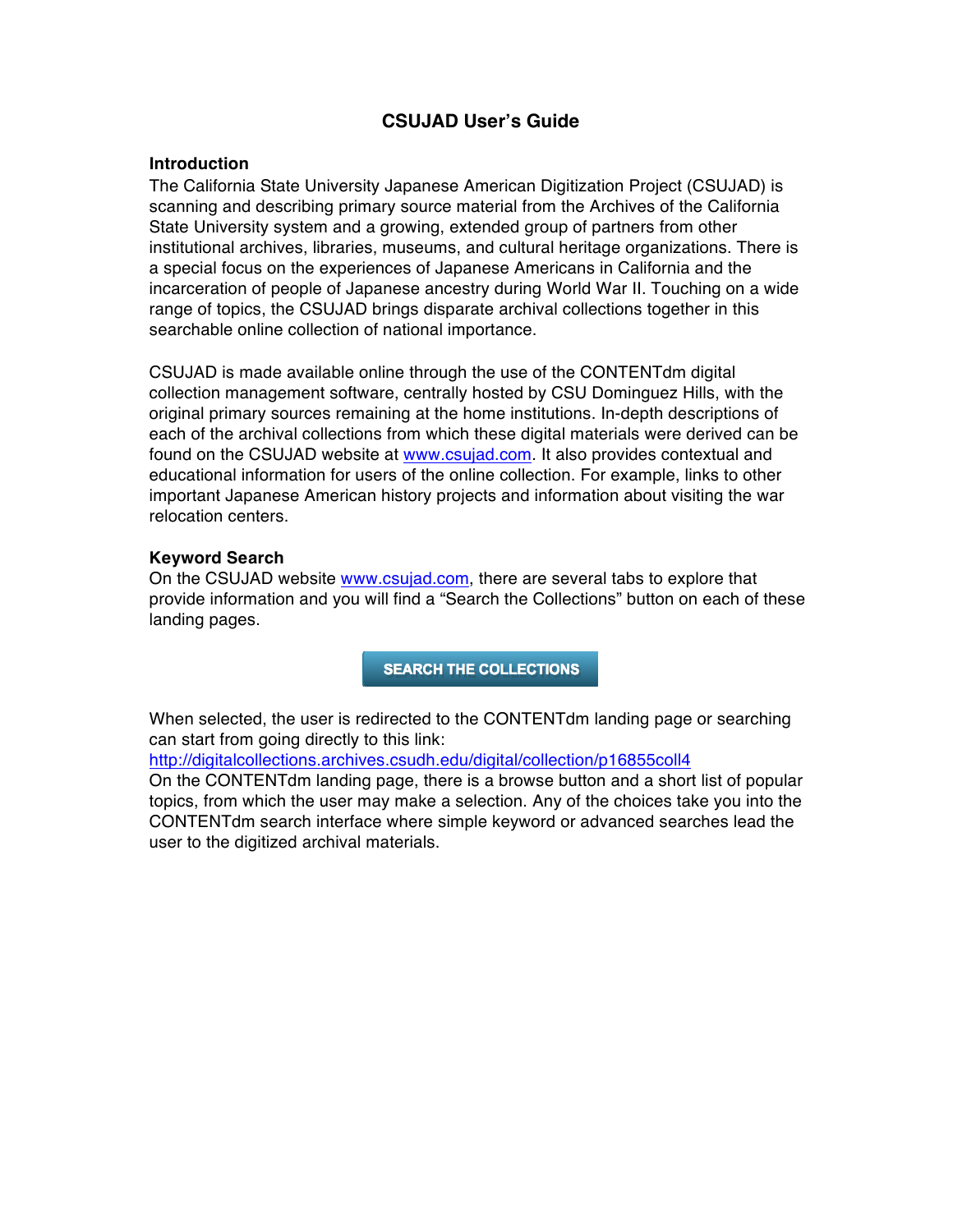#### **CSU Japanese American Digitization Project**

#### **About this collection**

This digital collection, generated by a consortium of California State University Archives, and an expanding group of partners from other institutional archives, libraries, museums, and cultural heritage organizations, features documents, oral histories, photographs, and other archival materials relating to the history of Japanese Americans. There is a special focus on their experiences in California and the incarceration of people of Japanese ancestry during World War II. Touching on a wide range of topics, the CSUJAD brings disparate local archival collections together in this searchable online collection of national importance. Please see http://www.csujad.com for extended information about the collections and associated contextual resources.



In the upper right hand corner, there is a keyword search box in which any terms may be tried by the user, or just underneath it, a link to the "Advanced Search" option. The retrieved results can be further refined. For example, a search on "Pearl Harbor" results in hundreds of digitized items. To refine the search results, there are facets on the left where the user can drill down more, rather than paging through all of the results. These facets include:

**Collections** (CSU Japanese American Project should be selected)

**Contributing Repository** (Choose from any of the institutional partner archives) **Genre** (Select from the various archival formats included in the collection)

**Facility** (Choose a specific type of camp and location)

**Subjects** (Select a more specific subject)

**Location** (Choose a geographical location).

In summary, the facets allow the user to hone general searches by selecting from any of the following categories for more precision: CSUJAD institutional partners, genre terms that describe the various archival formats included in the collection, incarceration camp facility names, the controlled subject terminology that is used to describe the archival collections, and a variety of geographical locations.

### **Advanced Search**

The "Advanced Search" option allows the user to search among all the digital collections hosted by the CSU Dominguez Hills campus. By selecting the "CSU Japanese American Digitization Project" and saving it, a user can perform an advanced search of the CSUJAD, combining search terms and specifying the fields to search.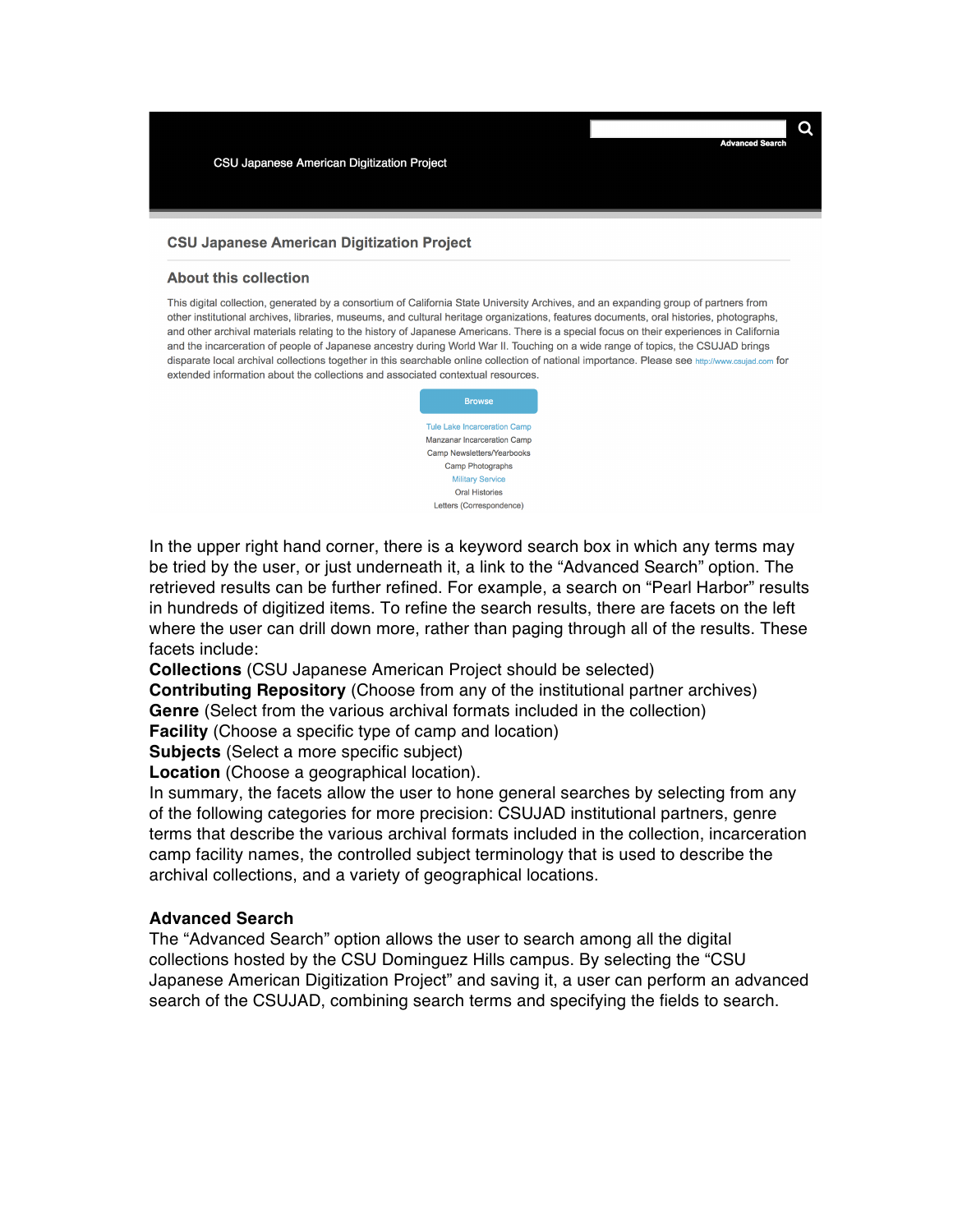| <b>Collections</b><br><b>Select All Collections</b><br>n.               |                  |                              |
|-------------------------------------------------------------------------|------------------|------------------------------|
| California State University, Dominguez Hills Photograph Collection<br>u |                  |                              |
| Tradeswomen Archives Project Collection<br>n                            |                  |                              |
| CSU Japanese American Digitization Project<br>$\vert \checkmark \vert$  |                  |                              |
| California State University System Archives<br>$\Box$                   |                  |                              |
| 1910 Los Angeles International Aviation Meet Research Collection<br>П   |                  |                              |
| Show All                                                                |                  |                              |
| Cancel<br>Save                                                          |                  |                              |
| <b>Enter Search Term:</b>                                               |                  |                              |
| Subjects<br>▴<br>▼                                                      |                  |                              |
| race and racism                                                         | All of the words | ▲<br>$\overline{\mathbf{v}}$ |

To refine these search results, click on the "Advanced Search" link again, so it will take you back to the current search terms where you can edit them or add additional information.

The following section provides users with a short list of the controlled terms that have been used as subject terms to describe the archival materials in the CSUJAD project. They provide the user with a sample of popular subject search terms that are effective in returning interesting archival items. The terms can be used in a keyword search, but it is recommended that you choose the "subject" field from the drop-down menu in the advanced search for the best results. A comprehensive list of controlled vocabulary can found on the CSUJAD website under "CSU Best Practices" at: http://www.csujad.com/Controlled\_Vocabulary\_2017.pdf

### **Pre- and Post WWII**

**Immigration** Picture Brides Race and Racism Alien Land Laws Civil Rights Civil Liberties Act of 1988 Redress

### **WWII**

Pearl Harbor Espionage Mass Removal WWII Incarceration Economic Losses Propaganda Support from Non-Japanese Community Leaving Camp